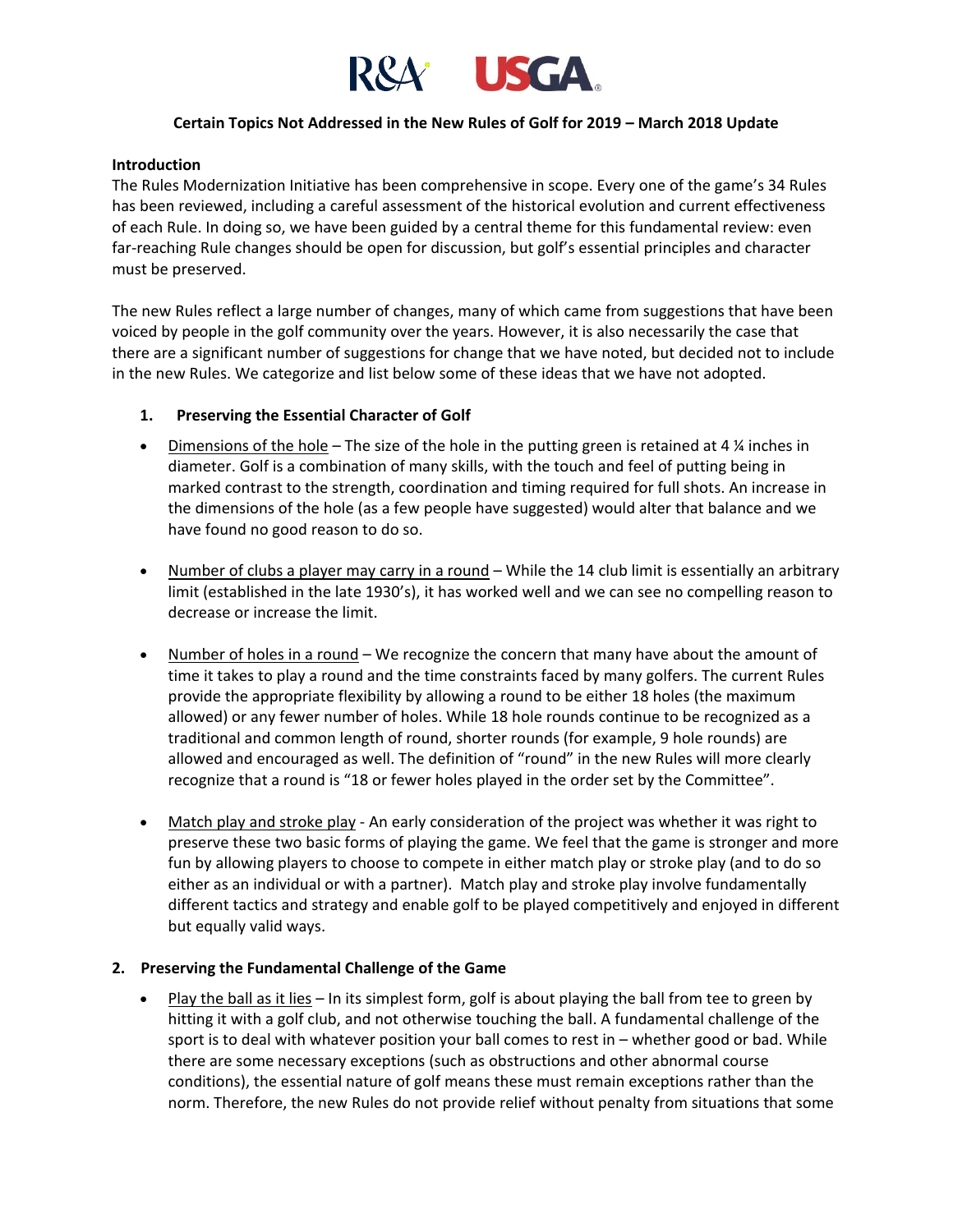

golfers complain about, such as when their ball comes to rest in a divot hole on a fairway or in footprints in a poorly raked bunker. In addition to being contrary to the fundamental principle of playing the ball as it lies, providing free relief in such circumstances would make the Rules harder to apply (for example, what is the difference between an irregularity of surface and an old divot hole?) and could slow down play when there are difficult questions about what is or isn't a divot hole.

- Prohibitions against improving the "conditions affecting the stroke" In conjunction with "play the ball as it lies," the fundamental principle of "play the course as you find it" helps reinforce that players need to accept the outcome of their previous stroke (good or bad) and play the ball from where it comes to rest. The core restrictions that support this principle (namely, prohibiting improvements to the lie of the ball, the area of stance or swing and the line of play) are maintained in the new Rules.
- Restrictions on touching sand in a bunker Although the new Rules significantly relax the current prohibitions on what a player can do in the bunker, we have retained certain restrictions (namely, no deliberately touching the sand with hand or club to test the condition of the bunker and no touching of the sand with a club in the area right in front of or behind the ball or in making a practice swing or the backswing for the stroke). These prohibitions have been maintained to preserve the essential challenge of playing a shot from the sand in a bunker.
- No general exemption from penalty for a player accidentally causing the ball to move While the new Rules eliminate the penalty for accidentally moving a ball during search or when it is on the putting green, the penalty for accidentally moving a ball that lies off the putting green has been retained. There is a good reason for the distinction: we still want players to be careful around their ball, which in turn helps to support the principles of playing the ball as it lies and the course as you find it. If players were free to remove all loose impediments under or right next to a ball without fear of penalty for moving the ball and could be careless around the ball without any sanction, there would be too many situations where the ball would end up being replaced in and played from a lie that was not exactly the same as the original lie. Such a concern does not apply on the putting green where the lie is known and the ball can be replaced on its estimated spot.
- Dropping procedure retained but simplified There was strong consensus that the current dropping procedures are too complicated and should be modified. To that end, we considered many alternatives, including various possible procedures for dropping the ball and the alternative of allowing the ball to be placed rather than dropped. Our conclusion was that the procedure being proposed is a better solution than allowing the ball to be placed in all circumstances, as it achieves the goal of simplifying and speeding up how relief is taken without completely losing the element of randomness associated with dropping the ball.

# **3. Focus on the Playing Rules (rather than the Equipment Rules)**

• Specifications or performance limits for clubs and balls – The Rules Modernization Initiative is about the playing Rules, and it does not address the specifications or performance of clubs and balls. Accordingly, the absence of any changes in relation to these topics should not be viewed as indicating that any decisions have been reached about whether to make any future changes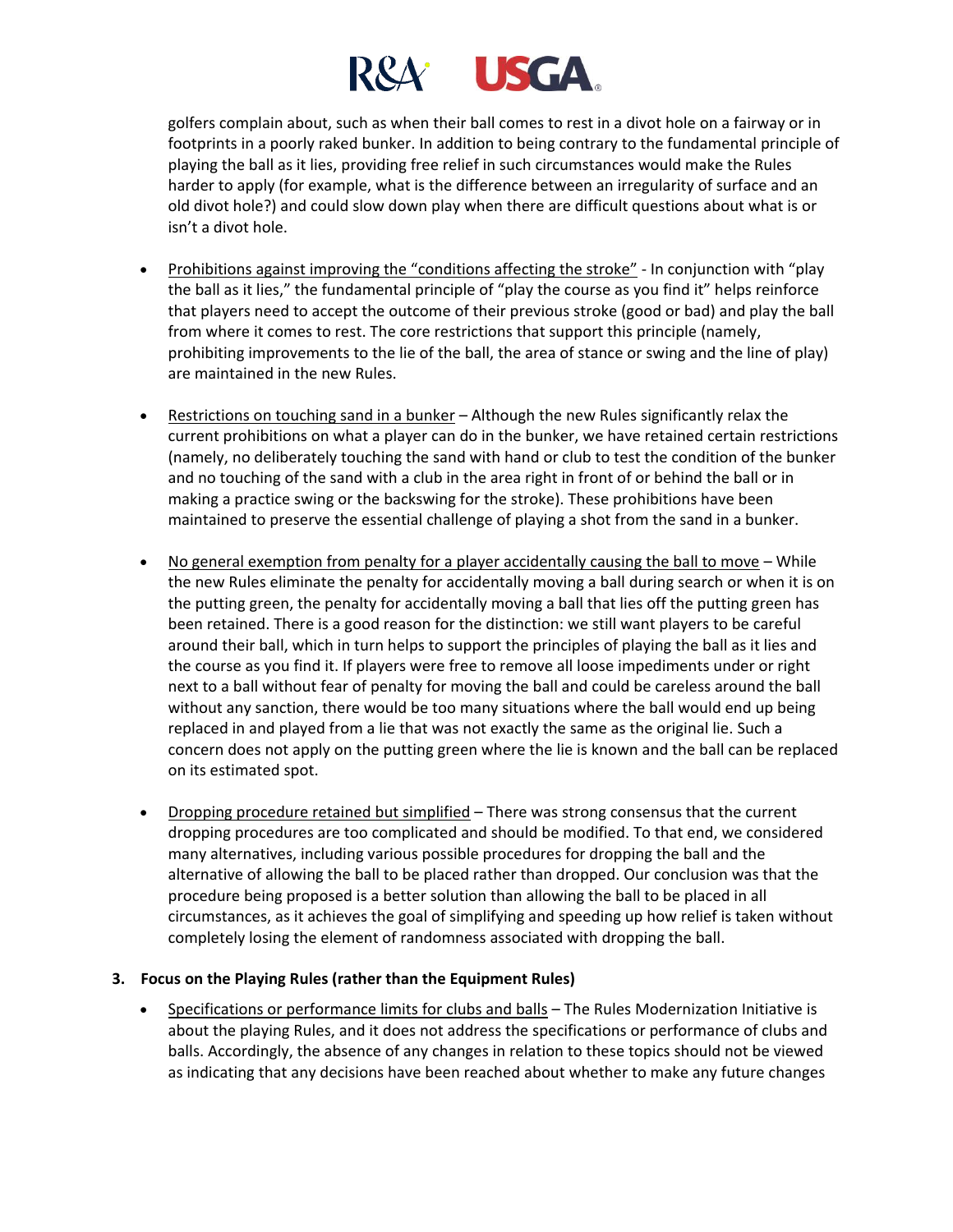

to the Equipment Rules; these rules are vitally important for the future of the sport, but are the subject of a separate, ongoing review.

### **4. Match Play and Stroke Play are Different Forms of the Game**

- Differences in penalties and procedures in match play and stroke play Having decided to retain match play and stroke play, we considered whether these two basic forms of playing the game could have entirely the same penalties. In terms of the general penalty, it was quickly noted that there is an inherent difference in the two forms of play – in match play the general penalty is loss of hole (which is quick and easy to apply), whereas in stroke play it is two penalty strokes (as there can be no concept of loss of hole in stroke play). In addition, we reviewed all other penalties to determine if they could be identical. After due consideration, it was determined that it remains appropriate for a small number of penalties and procedures to be different (for example, the correction procedure for playing outside the teeing ground).
- Differences in the Rules on practising on the course before a round We recognize that the players in a match have the same opportunities to practise, whereas players in stroke play will have different opportunities depending on their starting times. Therefore, the Rules on whether a player may practise on the competition course before a round will continue to be different. As indicated in new Rule 5.2, however, we are relaxing the restrictions on practising after a round on the day of a stroke play competition, which have been problematic for multiple round events.

# **5. Simplicity, Clarity and Enforceability are Important Considerations because of Self-Regulation**

- Simplicity Any new Rule needs to be as simple as possible. This is not the single determining factor, but it is an important consideration. For example, it was suggested that we should allow "regression" under the unplayable ball Rule (that is allowing stroke-and-distance relief at the spot where any previous stroke had been made on the hole in question, rather than only the spot of the last stroke). We believe that the occasions where this might have been helpful will be rare and the suggested solution is too complicated.
- Clarity Any new Rule needs to be as clear as possible. As with simplicity, this is not the single determining factor, but it is another important consideration. For example, it was suggested that we should remove the requirement to announce the playing of a provisional ball, deeming this to be the player's intention, unless he or she declared otherwise. However, as players are not always required to declare what they are doing, including when putting a ball into play under stroke-and-distance, this suggestion was not supported because it would have created too much uncertainty in terms of which ball is "in play".
- Enforceability Any new Rule needs to be enforceable. For example, while improving pace of play is a fundamental objective of this initiative, it is not considered feasible to impose specific limits on a player's actions in preparing for a stroke (such as a limit on practice swings, or a limit on the amount of putting green repair). Hence, the new Rule recommends (rather than requires) 40 seconds as the maximum time in which a stroke should be made (while also emphasizing that it usually should be possible to make a stroke more quickly than that). This also gives Committees the flexibility to set their own time limits and other requirements in a Pace of Play Policy that is suited to their particular competitions.